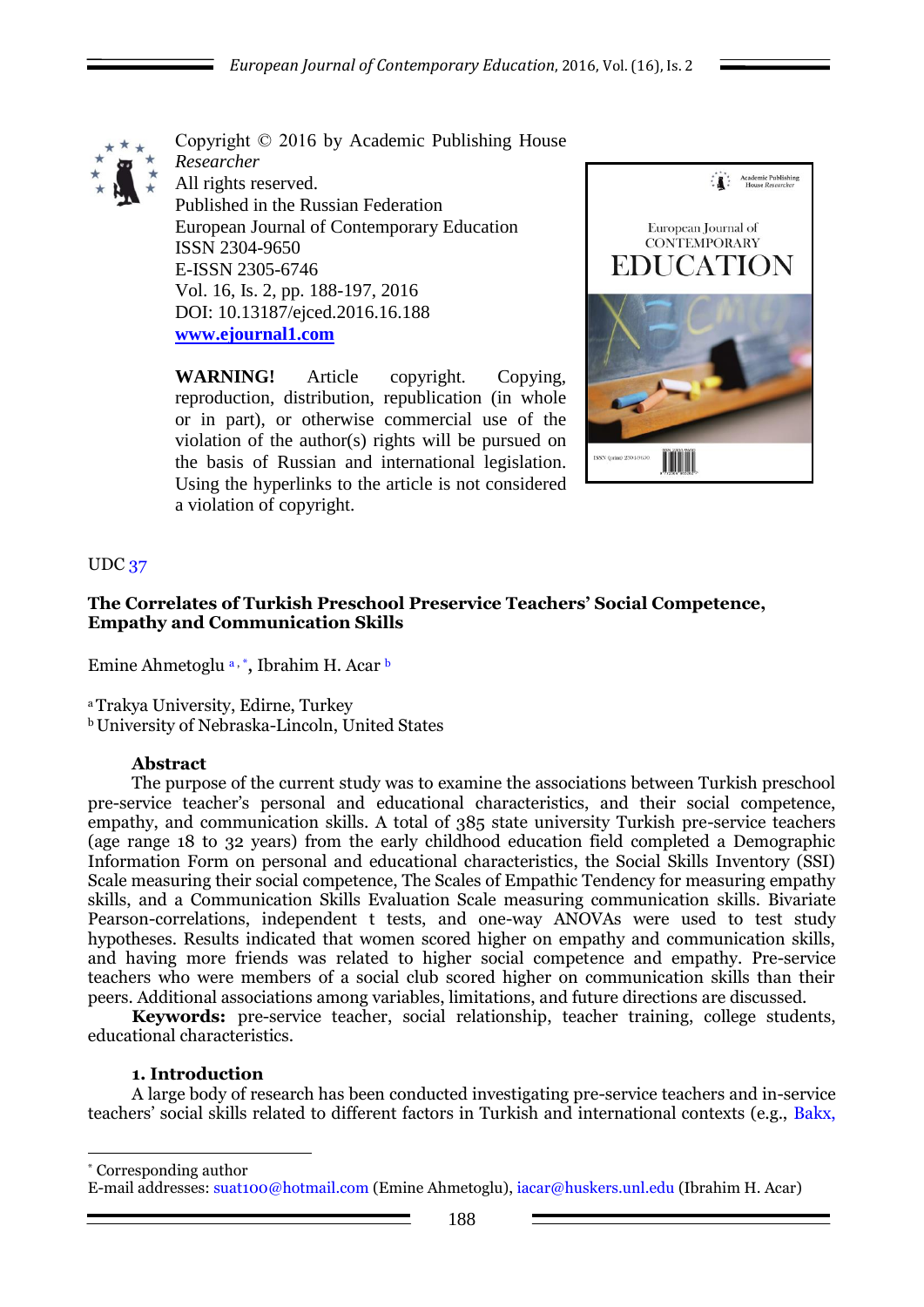van der Sanden, Sijtsma, Croon, & Vermetten, 2006; Ergül, Baydık, & Demir, 2013; Ozerbas, Bulut, & Usta, 2007; Zwaans, ten Dama, &Volman, 2006). Considering importance of pre-service teachers' development of social skills for their concurrent and future personal and professional life, in the current study we aimed to explore the associations between Turkish preschool pre-service teachers' personal and educational characteristics, social competence, empathy, and communication skills. In addition, by conducting this research, we aimed to contribute to the literature base by conducting discrete analyses of personal and educational characteristics on preservice teachers' social competence, empathy, and communication skills.

## *Pre-service Teacher Training in Turkey*

Preschool teacher training programs consist of a four-year college degree in Turkey. High school graduates are eligible for admittance to these programs if they earn the required score on a university entrance exam (OSS). The preschool teacher training programs have daytime and nighttime training tracks. The classes in the program are based on child development, anatomy and psychology, music, play, drama activities for children, and class management. Besides theoretical classes, a teaching practicum is required during the last three semesters of the program. After graduating from the program, teacher candidates take a public personnel selection examination (KPSS) to be assigned as a preschool teacher by the Ministry of Education (MEB) according to a match of the candidate's KPSS score and the MEB-standardized rubric for teacher promotion (The Council of Higher Education[YOK], 2007; Yuksel. 2012).

### **2. Literature review**

Competence in social skills is an important behavioral element in starting and sustaining positive and effective interpersonal relationships (Westwood, 1993). Social skills are defined as the ability to behave in accordance with the requirements of the social context in which the interpersonal relationship occurs (Alber, Heward, 1996; Bakx et al., 2006). The components of social skills are: social competence, being flexible within a context, being target-oriented, and possessing intra- and inter- personal characteristics (Bakx et al., 2006; Schlundt & McFall, 1985). Social competence, empathy, and communication skills are part of the social development of preservice teachers (Ergül et al, 2013; Zwaans, ten Dama, &Volman, 2006). Social skills may help teachers to interact with their students and parents. From this perspective, pre-service teachers' social development has an important role in their personal and professional development.

## *Social Competence, empathy, and communication skills*

Social competence is defined as an ability to integrate feelings and thinking, and to express behaviors in alignment with personal goals within a given context and culture (Kostelnik, Whiren, Soderman, & Gregory, 2005). Achieving social competence includes the development of socialcognitive and emotional regulation skills (Eisenberg et al., 2006). These capabilities give an individual ability to adapt to and behave appropriately in situations that require a sensitive response and certain expected behaviors within the situations (Eisenberg et al., 2006; Sebanc, 2003). Researchers have found associations between social competence in parenting, temperament, peer group influences, interpersonal interactions, and cognitive abilities (Lindsey & Colwell, 2013; Schlundt & McFall, 1985; Wright, Rosenberg, Egbert, Ploeger, Bernard, & King, 2013).

A decent body of research in Turkey has shown relationships between social competence among both pre-service and in-service teachers' personal characteristics and educational characteristics (e.g., Akbulut & Sağlam, 2010; Celikten, Sanal, &Yeni, 2005; Yuksel, 1997). For example, in an empirical study with Turkish college students, Yuksel (1997) found that training about social competence development helped college students to develop positive social competence regarding emotional sensitivity with their peers and social interactions with others in their social environment. In this respect, Bakx et al., 2006 found a similar association between college students' personal characteristics and self-perceived communicative competence and learning conceptions. Accordingly, pre-service teachers' personal characteristics such as gender, age, and socioeconomic status may be related to their social competence.

Researchers have also found an association between pre-service teachers' communication skills and their personal characteristics (Korkut, 1996; Ozerbas et al., 2007; Wright et al., 2013). For example, Ozerbas et al. (2007) investigated the association between Turkish pre-service teachers'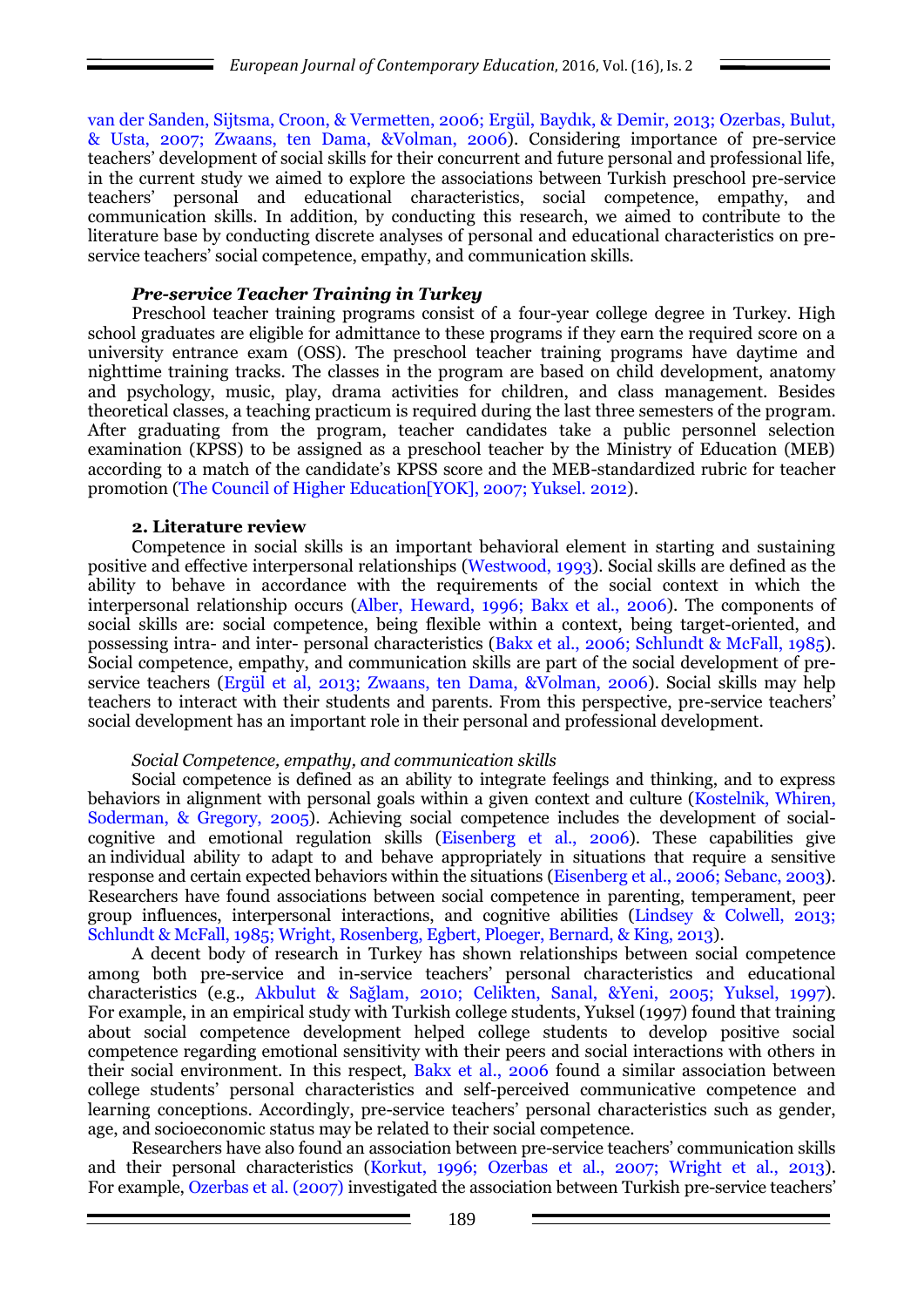communication skills and socioeconomic status, gender, and year in college. The authors found that socioeconomic status was not significantly associated with pre-service teachers' communication skills, whereas gender and year in college were significantly correlated with communication skills. These findings suggest that personal characteristics of pre-service teachers are associated with their communication skills. Teacher's communication skills may be important for them to build positive relationships with the students in their classrooms (Pianta, 1999; Sumi, 2011).

In addition to social competence and communication skills, researchers have also investigated how pre-service and in-service teachers' personal and other characteristics are related to their empathic skills (e.g., Hojat et al., 2002; Ozcan, Oflaz, & Sutcu Cicek, 2010). Empathy is defined as the ability to recognize other people's emotional states and to develop a response according to the emotional state and need (Reynolds, Scott, & Jessiman, 1999). Ozcan and colleagues (2010) investigated how Turkish nursing college students' empathic skills were related to their communication skills and personal characteristics. They found that higher communication skills were related to empathic skills, and empathic skills appeared to be higher when college students were at their senior year at college than earlier years in the college. Although several studies have indicated associations between several personal characteristics, social skills, empathy, and communication skills of Turkish college students (Oz, 1998; Ozcan et al., 2010; Ozerbas et al., 2007), there has been lack of research investigating a large group of personal and educational characteristics together. Therefore, the purpose of the current study was to extend previous research by examining the associations between Turkish preschool pre-service teachers' personal and educational characteristics and social competence, empathy, and communication skills. Personal characteristics included age, gender, number of friends, socio-economic status, while educational characteristics included year in the college, membership in a social club, and schooling type(daytime-nighttime). We focused on the investigation of both personal and educational characteristics by framing them as correlates of pre-service teachers' social competence, empathy, and communication skills, based on previous research examining the similar nature of these characteristics (e.g., Oz, 1998; Ozerbas et al., 2007).

Based on previous research, there are important associations between pre-service teachers' personal and educational characteristics with social competence, empathy, and communication skills. Due to differences in university students' SES and friendship structure, it is expected that students may have different levels of social competence, empathy, and communication skills depending upon these personal characteristics. Investigating the relationships between educational and personal characteristics such as schooling type and social competence may help both researchers and university authorities provide beneficial guidelines for pre-service teachers' personal and professional development.

The following research questions and hypotheses were addressed in the current study:

RQ1: Does the social competence of pre-service preschool teachers differ depending on their personal and educational characteristics?

RQ2: Does the empathy of pre-service preschool teachers differ depending on their personal and educational characteristics?

RQ3: Do the communication skills of pre-service preschool teachers differ depending on their personal and educational characteristics??

Considering these three research questions, we hypothesized that female pre-service teachers would score higher than male pre-service teachers on social competence, empathy, and communication skills. In addition, pre-service teachers with more friends would score higher on social competence, empathy, and communication skills, as they would engage in social interactions more frequently than their counterpart peers; low SES pre-service teachers would score higher on empathy and on social competence and communication skills; freshmen pre-service teachers would score lower on social competence, empathy, and communication skills than pre-service teachers in later years of college (Ozcan et al., 2012).

## **3. Methods**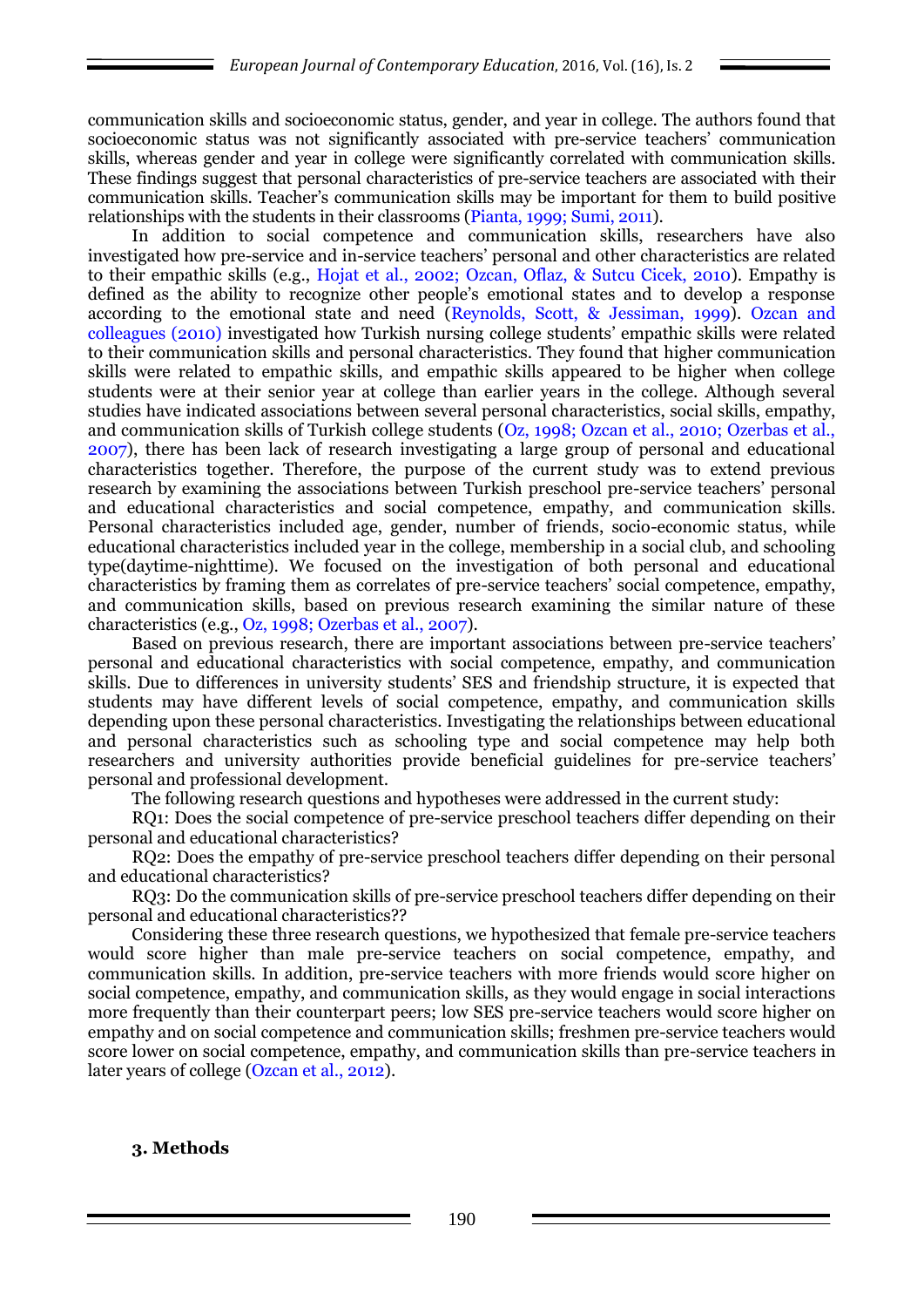*Overview:* This was a cross-sectional study investigating the associations between Turkish Pre-service Preschool Teachers' personal and educational characteristics, and their social competence, empathy, and communication skills.

**Participants:** A total of 384, freshman  $(N = 86)$ , sophomore  $(N = 108)$ , junior  $(N = 142)$ , and senior  $(N = 49)$  pre-service preschool teachers (331 females), from one state university in the city of Edirne, Turkey. Participants' ages ranged from 18 to 32 years.

### *Measures:*

*Demographic Information Form:* Participants completed a questionnaire to obtain information about their demographics such as gender, age, marital status, number of friends, schooling type, and social club membership. Number of friends were categorized as 1-2, 3-4, 5-6, 7- 8, and 9+. Participants self-reported the number of friends they had based on their own judgement, as well as the other demographic variables. Schooling type refers to when participants attended class, either in the daytime (8 am- 5 pm) or nighttime (5 pm- 11 pm).

**Social Competence:** Participants completed the Social Skills Inventory (SSI; Riggio, 1986). The SSI is a 90-item Likert-type self-report inventory, consisting of six subscales, with 15 items on each subscale. The Turkish validation of SSI was conducted by Yüksel (1998) who obtained an internal consistency coefficient of .92 and a test-retest reliability coefficient of .94, indicating acceptable reliability for the scale. The inventory is used to calculate an individual's level of global social skills. Higher scores refer to higher levels of social skills. A respondent chooses from 5-likert type options (1= exactly like me 5= absolutely not like me) in response to 90 statements (e.g., I enjoy being social). Test-retest reliability has been reported as .94 (Riggio, 1986). This scale has been widely used with Turkish university students, given acceptable face and construct validity (Yuksel, 1998).

*Empathy Skills:* Participants completed The Empathic Tendency Scale (ETS; Dokmen, 1988). The ETS is a 20-item questionnaire measuring the potential of an individual in their empathic relationships with their social environment in their daily life. Participants use 5-point Likert type scale (1= totally disagree, 5= totally agree). An example item is: *"I do care about others' problems as much as mine."* Total scores for empathetic skills range from 20 to 100, with higher scores indicate higher empathic skills. For validation of the ETS, Dokmen (1988) tested face and construct validity by examining its structure with empathy-related theories and found it covered a spectrum of empathic tendencies of college students. For predictive validity, Dokmen (1988) found correlation of .68 between the ETS and the "understanding emotions" subscale of the Edwards Personal Preference Schedule. Internal consistency was .88 for the current study, consistent with the original study ( $\alpha$ = .81) by Dokmen (1988).

*Communication Skills:* Participants completed the Communication Skills Evaluation Scale (CSAS; Korkut, 1996). The CSAS is a 5-point Likert type measure with 25 items assessing one's perceived level of communication skills (5=always, 1=never). An example item is: *"I listen to others*  without any bias towards them". Korkut (1996) validated the measure with Turkish college students and found that it discriminated female students and male students on their communication skills (*t*= 3.00, *p*< .05), favoring females. Korkut (1996) also found a correlation of .80 between the CSAS total score and empathic tendency , indicating predictive valdity. The testretest reliability coefficient was .76, and Cronbach's alpha was .80 (Korkut, 1996). Cronbach's alpha in the current study was .89. The current internal consistency values, along with the descriptive values of scales are presented in Table 1.

*Data Collection Procedures:* After obtaining permission from the ethics committee of the University, informed consent forms were distributed to pre-service students. Scales were then distributed to participants for whom consents were obtained. Participants completed scales during their class once instruction ended. All scales were completed during the fall semester of 2012.

*Data Analyses:* Researchers and research assistants entered data into SPSS. Descriptive statistics, t-tests, and ANOVA tests were conducted for the purpose of the study. Significance criteria was *p* value of .05 (one-tailed for correlations) for all analyses.

## **4. Results**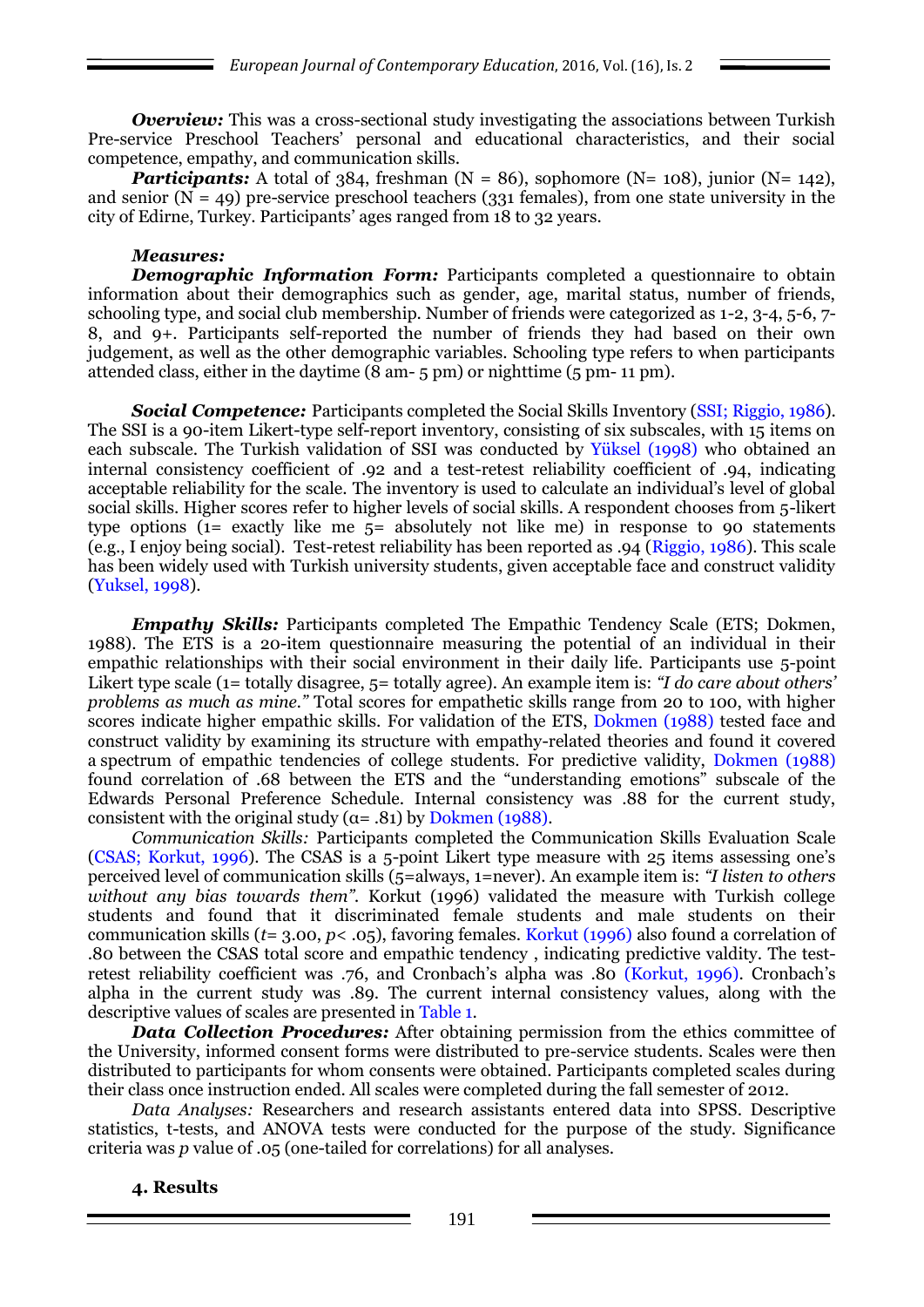# *Preliminary Results*

Descriptive statistics of the study variables are presented in Table 1. Results from bivariate correlations showed that pre-service teachers' social competence was correlated with gender  $(r (383) = -.09, p < .05)$ , favoring girls, number of friends  $(r (383) = .16, p < .01)$ , and membership in a social club  $(r (383) = -.16, p < .01)$ .

| <b>Variable</b>                        | n (%)        | <b>Mean</b> | <b>SD</b> | Range      | $\alpha$ |
|----------------------------------------|--------------|-------------|-----------|------------|----------|
| Gender                                 |              |             |           |            |          |
| <b>Boy</b>                             | 54(14)       |             |           |            |          |
| Girl                                   | $33^{1(86)}$ |             |           |            |          |
| Age                                    |              |             |           |            |          |
| $18 - 22$                              | 332(86)      |             |           |            |          |
| 23-27                                  | 50(13)       |             |           |            |          |
| $27 - 32$                              | 3(.8)        |             |           |            |          |
| <b>SES</b>                             |              |             |           |            |          |
| Low                                    | 29(7.5)      |             |           |            |          |
| <b>Middle</b>                          | 343(89.1)    |             |           |            |          |
| High                                   | 13(3.4)      |             |           |            |          |
| <b>Number of Friends</b>               |              |             |           |            |          |
| $1 - 2$                                | 12(3.1)      |             |           |            |          |
| $3 - 4$                                | 38(9.9)      |             |           |            |          |
| $5-6$                                  | 29(7.5)      |             |           |            |          |
| $7 - 8$                                | 30(7.8)      |             |           |            |          |
| 9 and more                             | 276(71.7)    |             |           |            |          |
| <b>School Time</b>                     |              |             |           |            |          |
| <b>Daytime</b>                         | 226(58.7)    |             |           |            |          |
| <b>Nighttime</b>                       | 159(41.3)    |             |           |            |          |
| <b>Social Club</b>                     |              |             |           |            |          |
| Membership                             |              |             |           |            |          |
| <b>Member</b>                          | 61(15.8)     |             |           |            |          |
| Non-member                             | 323(83.9)    |             |           |            |          |
| <b>Social Competence</b>               |              | 281.57      | 25.60     | 203-360    | .71      |
| <b>Empathy</b>                         |              | 73.25       | 8.96      | 45-93      | .70      |
| Communication                          |              | 106.50      | 10.82     | $42 - 125$ | .89      |
| <b>Note.</b> There was no missing data |              |             |           |            |          |

**Table 1.** Demographic information and descriptive statistics of variables

Empathy skills were correlated with gender (r  $(383) = -19$ , p< .01), favoring girls, number of friends (r  $(383) = .17$ , p < .01), and year in college (r  $(383) = .11$ , p < .05). Communication skills were correlated with gender (r  $(383) = -0.20$ , p< .01), favoring girls, SES (r  $(383) = -0.11$ , p< .05), number of friends (r  $(383) = .08$ , p< .05), and membership in a social club (r  $(383) = -.12$ , p< .01). (See Table 2 for complete results). As shown, correlations values fall in low and medium range. However, they may still provide practical significance as they help us to understand bivariate associations between pre-service teachers' social skills and their personal and education characteristics.

**Table 2.** Correlations among Variables (N= 385)

| Variable                |   | റ<br>∠ | c<br>◡ | ັ | − | O | 10<br>τÓ |
|-------------------------|---|--------|--------|---|---|---|----------|
| 1. Social<br>Competence | - |        |        |   |   |   |          |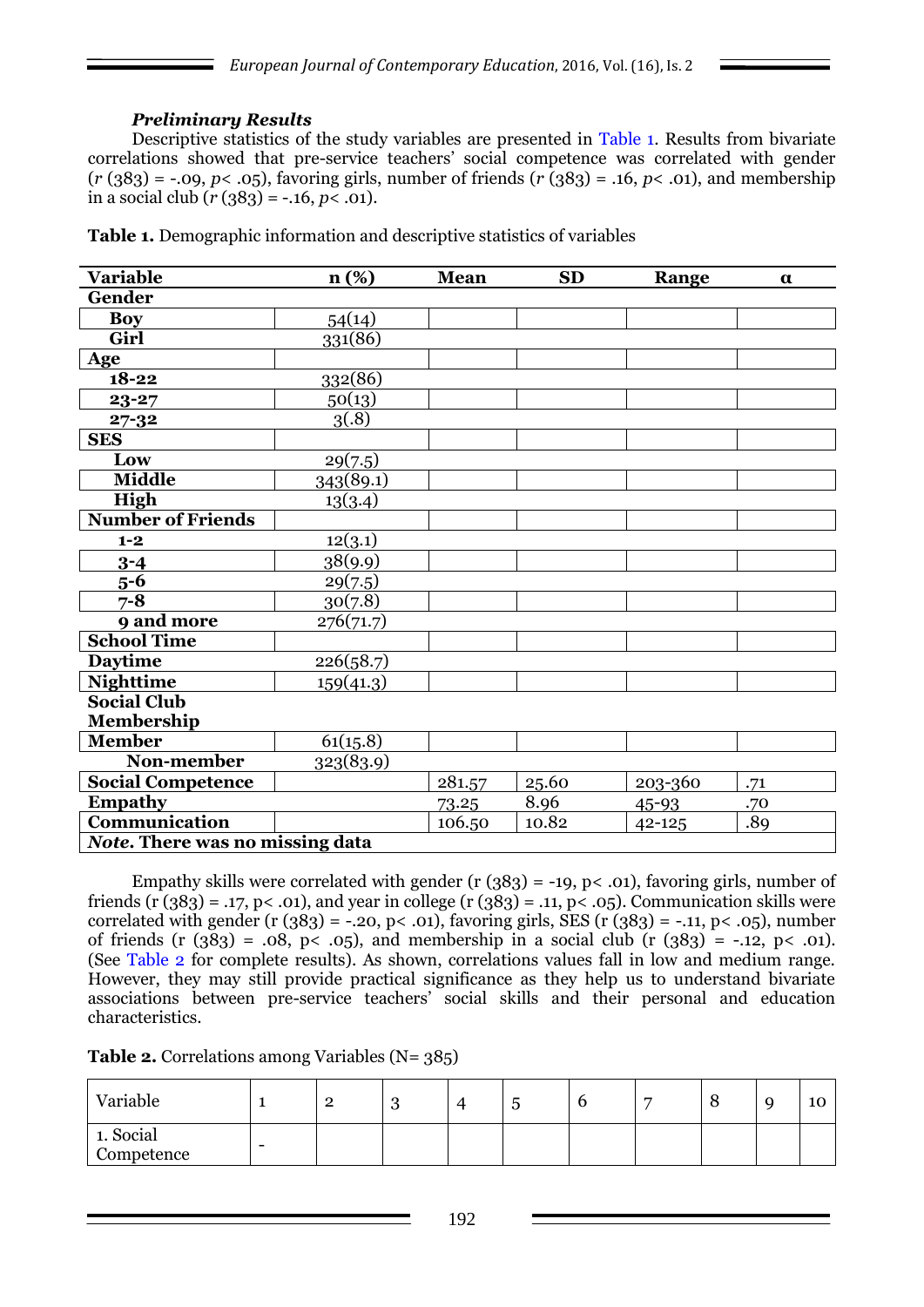| 2. Empathy                                                    | $.49***$  | $\qquad \qquad -$ |                          |                          |                          |         |                   |          |     |  |
|---------------------------------------------------------------|-----------|-------------------|--------------------------|--------------------------|--------------------------|---------|-------------------|----------|-----|--|
| 3. Communication<br><b>Skills</b>                             | $.42***$  | $.48**$           | $\overline{\phantom{a}}$ |                          |                          |         |                   |          |     |  |
| 4. Gender                                                     | $-.09*$   | $-.19***$         | $-.20**$                 | $\overline{\phantom{0}}$ |                          |         |                   |          |     |  |
| 5. Age                                                        | $-.01$    | $-.01$            | $-.02$                   | .06                      | $\overline{\phantom{a}}$ |         |                   |          |     |  |
| 6. SES                                                        | $-.03$    | $-.01$            | $-11^*$                  | $-.11*$                  | .01                      | ۰       |                   |          |     |  |
| of<br>Number<br>7.<br>Friends                                 | $.16***$  | $.17***$          | $.08*$                   | $.11^*$                  | $-.09*$                  | $-.10*$ | $\qquad \qquad -$ |          |     |  |
| 8. School Time                                                | $.09*$    | $-.03$            | .03                      | .07                      | $-.11*$                  | $-.07$  | $.09*$            | -        |     |  |
| 9. Social Club                                                | $-.16***$ | .04               | $-.12***$                | $.09*$                   | .05                      | .01     | $-.14***$         | $.11*$   |     |  |
| Year<br>in<br>10.<br>university degree                        | .01       | $.11^*$           | $-.03$                   | $-.01$                   | $.21***$                 | .07     | .01               | $.17***$ | .01 |  |
| <i>Note.</i> *p< $.05$ (one-tailed). ** p< $.01$ (one-tailed) |           |                   |                          |                          |                          |         |                   |          |     |  |

*Differences of personal and educational correlates on social competence, empathy, and communication skills*

To examine study hypotheses, one-way ANOVA and independent t-test analyses were employed to test the independent variables (gender, age, SES, number of friends, schooling type, membership to social club, and year in college) on preservice teachers' social competence, empathy, and communication skills.

Results from one-way Analysis of Variance (ANOVA) suggested that pre-service teachers' social competence  $(F(4, 380) = 4.14, p \lt 0.01)$  and empathy skills  $(F(4, 380) = 5.32, p \lt 0.001)$ differed depending upon their number of friends. Tukey HSD Post Hoc analysis were conducted for all possible pairwise contrasts considering the statistically significant omnibus ANOVA test. The Post Hoc analysis revealed that pre-service teachers with 9 or more friends (*M=*284.77, *SD*= 25.65) had higher scores on social competence than pre-service teachers with 5-6 number of friends (*M=*270.21, *SD*= 27.98). In addition, pre-service teachers with 9 or more friends (*M=* 34.87, *SD*= 4.33) had higher scores than their peers with 5-6 friends (*M=*31.86, *SD*= 4.29) and 3-4 friends (*M=*32.71, *SD*= 5.24) on their empathic skills.

Results from one-way ANOVAs also suggested that pre-service teachers' communication skills differed across their SES levels ( $F(2, 3820 = 3.11, p < .04$ ). The Post Hoc analysis revealed that pre-service teachers with low SES (*M=* 108.62, *SD*= 8.17) reported higher levels of communication skills than their peers with higher levels of SES peers (*M=*99.77, *SD*= 21.52).

Results from the Independent t-tests revealed that female pre-service teachers (*M=* 73.96, SD= 8.99) scored higher than male pre-service teachers (*M=* 68.93, *SD=* 9.98) on empathy skills *t* (382) = 3.89, *p* = .000, *d=*.53 Additionally, female pre-service teachers (*M=* 107.4, *SD=* 10.22) scored higher than male pre-service teachers (*M=* 101.02, *SD=* 12.76) in communication skills *t*  $(382) = 4.09$ ,  $p = .000$ ,  $d = .55$ . The pre-service teachers who were members of a social club (*M*= 291.16, *SD=* 25.32) scored higher than pre-service teachers who were not members of a social club  $(M = 279.76, SD = 25.33)$  in social competence *t* (382) = 3.22, *p* = .001, *d*= .45. Additionally, participants who were members of a social club (*M=* 109.21, *SD=* 9.16) scored higher than nonmembers (*M=* 106.05, *SD=* 11.01) on their communication skills *t* (382) = 2.10, *p* = .03. *d*= .41. (See Table 3 for complete results).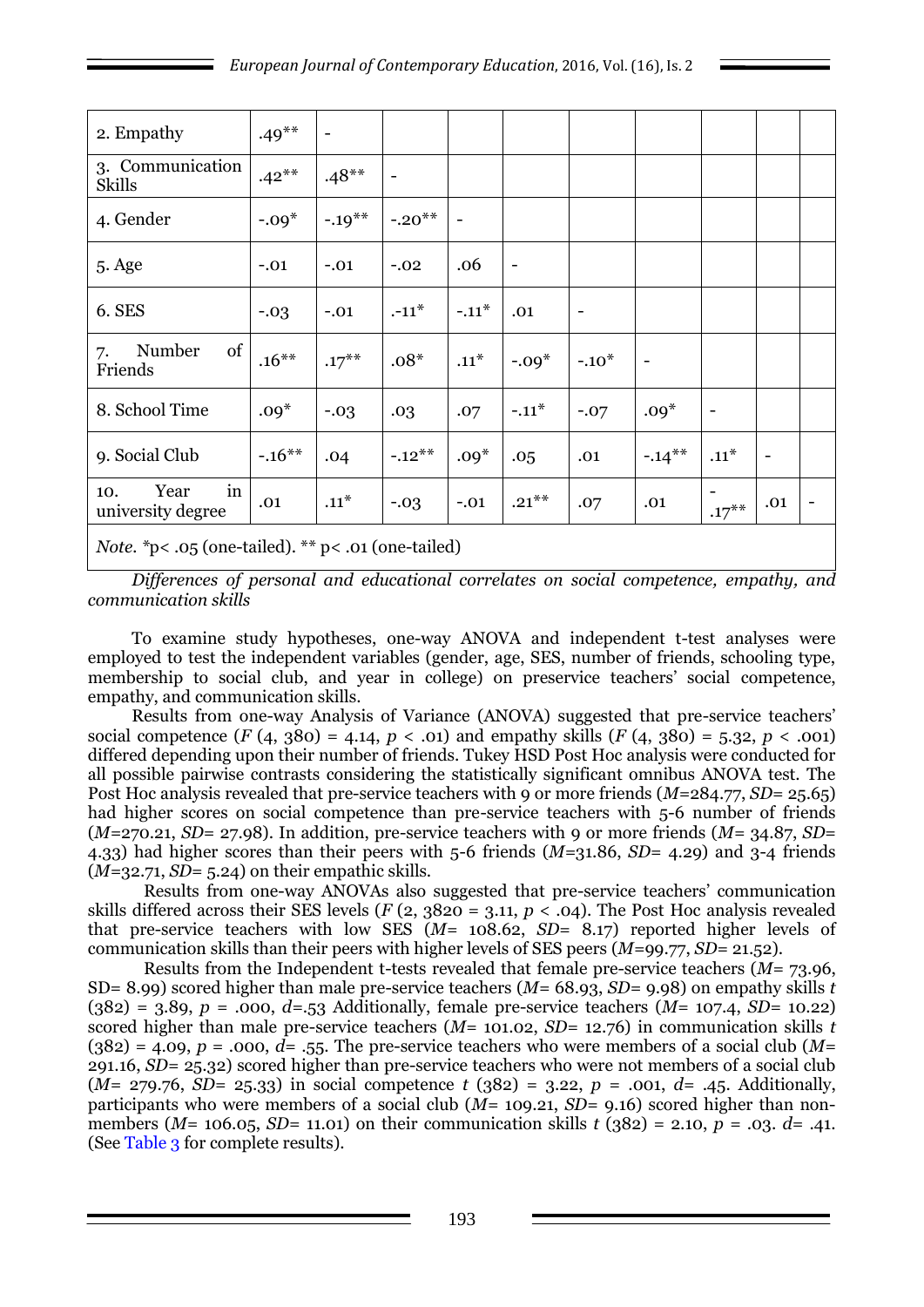| I<br>l |
|--------|
|        |
| į      |
|        |
| í      |
|        |
|        |
| I      |
|        |
|        |
|        |
|        |
|        |
|        |
|        |
|        |
|        |
|        |
| I      |
|        |
| I      |
|        |
|        |
|        |
|        |
| l      |
| I      |
| Í      |
|        |
| l      |
| l      |
| E      |

| Variable              |                |                            | <b>Social Competence</b>   |         |            |                                 | Empathy                          |         |      |                                                           | <b>Communication Skills</b>                     |                  |      |
|-----------------------|----------------|----------------------------|----------------------------|---------|------------|---------------------------------|----------------------------------|---------|------|-----------------------------------------------------------|-------------------------------------------------|------------------|------|
|                       |                | ā                          | S                          |         | A,         | E                               | e                                |         | P,   | Ξ                                                         | e                                               |                  | P,   |
| Gender<br>Male        |                | 275.91<br>282.50           | 27.97                      | 1.75    | ಇ          | 68.93<br>73.96                  | 8.59<br>8.59                     | 3.89    | ooo. | 101.02                                                    | 12.76                                           | 4.09             | ooo. |
| School Time<br>Female |                |                            | 25.12                      |         |            |                                 |                                  |         |      | 107.40                                                    | 10,22                                           |                  |      |
| Morning               |                | 279-55                     | 24.82                      | $-1.85$ | °          | $73-48$                         | 8.64                             | శ్ల     | ь5   | 106.27                                                    | 10.98                                           | ş                | હ઼   |
| Social Club           | Night          | 284.45                     | 26.49                      |         |            | 72.93                           | $rac{4}{3}$                      |         |      | 106.84                                                    | 10.61                                           |                  |      |
| Member                |                | 291.16                     | 25.32                      | 3.22    | <b>COO</b> | 74.21                           | 8.17                             | ş,      | 56   | 109.21                                                    | 9.16                                            | 2.10             | ឌូ   |
| Non-member            |                | 279.76                     |                            |         |            | 73.06                           | $\frac{11}{2}$                   |         |      | 106.05                                                    | 11.01                                           |                  |      |
|                       |                |                            | 25.33<br>Social Competence |         |            |                                 | Empathy                          |         |      |                                                           | Communication Skills                            |                  |      |
| <b>Source</b>         |                | ē                          | e                          |         | P.         | ā                               | e                                |         | P,   | ē                                                         | e                                               |                  | £.   |
| š                     | Low            |                            |                            | ઙ       | ų,         |                                 | $\frac{61}{2}$                   | ŕ,      | ą    |                                                           | 8.17                                            | 틦                | इ    |
| Middle                |                | 281.59<br>281.86           | ನ ಧ್ವ<br>ನಿ ನಿ ಇ           |         |            | 72.41<br>73.42<br>70.62         |                                  |         |      | $\begin{array}{c} 108.62 \\ 106.58 \\ 99.77 \end{array}$  |                                                 |                  |      |
|                       | High           | 273-92                     |                            |         |            |                                 | 49                               |         |      |                                                           | 10.37<br>21.53                                  |                  |      |
| Number of Friends     |                |                            |                            |         |            |                                 |                                  |         |      |                                                           |                                                 |                  |      |
|                       | 2              |                            |                            | 414     | <b>Soo</b> |                                 |                                  | 3.81    | Soo. |                                                           |                                                 | 1.03             | Ş    |
|                       |                | 276.17<br>275.39           |                            |         |            | 7250<br>70.16<br>69.17          |                                  |         |      | 105.92<br>104.84                                          |                                                 |                  |      |
|                       |                |                            |                            |         |            |                                 |                                  |         |      |                                                           |                                                 |                  |      |
|                       | یا ۵۳۵<br>مرد  | 270.21<br>273.10<br>284.77 | 8 88 3.4<br>1 1 5 8 3      |         |            | 72.00<br>74.28                  | ဝ မှုဆို ၄ အို<br>၁ မှုဆို ၄ ဆို |         |      | 103.76<br>105.43<br>107.16                                | ಇ ಕ್ಲಿ ಹೆಚ್ಚಿ<br>ಇ ಕ್ಲಿ ಹೆಚ್ಚಿ<br>ಇ ಕ್ಲಿ ಹೆಚ್ಚಿ |                  |      |
| $_{class}$            |                |                            |                            |         |            |                                 |                                  |         |      |                                                           |                                                 |                  |      |
| Freshman              |                |                            |                            | ĽĠ.     | Ę,         |                                 | 8.23                             | $^{89}$ | ឡ    | 106.4                                                     |                                                 | ą                | Ŗ    |
| Sophomore             | Junior         | 283.24<br>278.62<br>281.92 | ್ಲಿ ಜಿ ಇ ಜಿ<br>ಇ ಇ ನ ನ     |         |            |                                 | <b>H</b> H B B                   |         |      | 107.46<br>100.08                                          | $1437$<br>$1437$                                |                  |      |
|                       | Senior         | 284.12                     |                            |         |            | ಕ್ಷಿ ಕೆಳಿ<br>ಕೆ ಭಾರತ<br>ಕೆ ಭಾರತ |                                  |         |      | 105.82                                                    | 9.94                                            |                  |      |
| Ąge                   |                |                            |                            |         |            |                                 |                                  |         |      |                                                           |                                                 |                  |      |
|                       | $18 - 22$      | 281.51<br>282.58           | 8.85<br>5.88               | 38      | Ŗ.         | 73.36<br>72.00<br>77.00         | 88853                            | ್ಯ      | ફ    | $\begin{array}{c} 106.73 \\ 104.28 \\ 118.00 \end{array}$ | 10.83<br>10.44<br>10.66                         | 2.8 <sub>5</sub> | Ş    |
|                       | 23-27<br>28-22 | 271.33                     |                            |         |            |                                 |                                  |         |      |                                                           |                                                 |                  |      |

Ξ

194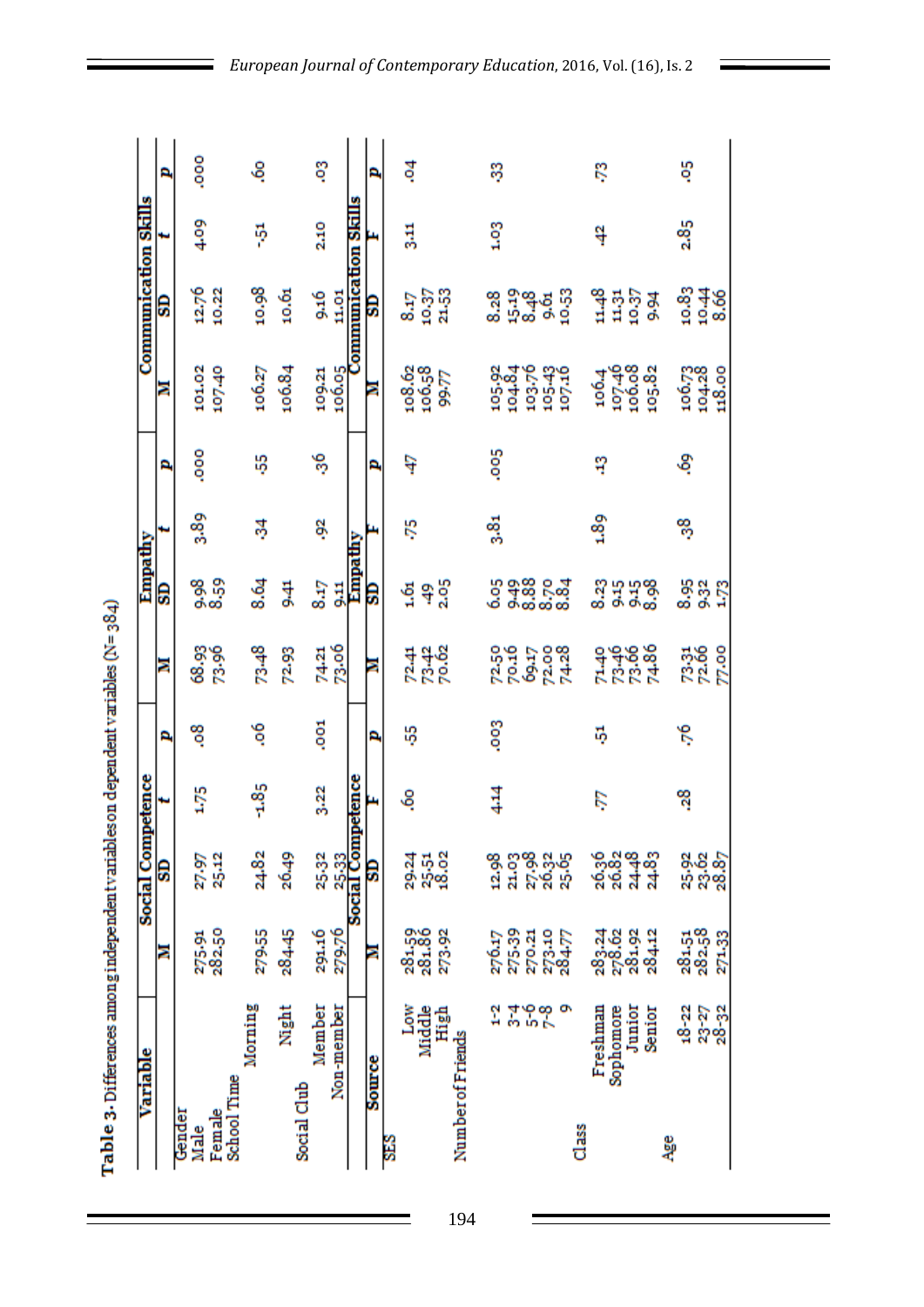### **5. Discussion**

In this study, we examined the associations of Turkish preschool pre-service teacher's personal and educational characteristics with their social competence, empathy, and communication skills, and differences in these characteristics on their social competence, empathy, and communication skills.

Consistent with previous research, gender appears to be related to the empathy, communication, and social competence of pre-service teachers (Burleson, Samter, 1990; Yiğiter et al., 2011; Yuksel, 1998). In parallel with bivariate results, female Turkish pre-service teachers scored higher than male Turkish pre-service teachers on their empathy and communication skills. This result is consistent with previous research showing that female pre-service teachers showed higher levels of communication skills than did male pre-service teachers in a Turkish state university context (Guven, 2001). In addition, female Turkish pre-service teachers showed higher levels of empathic skills than did male Turkish pre-service teachers. Duru (2002) also found congruent findings that female Turkish preservice teachers tended to show higher level of empathic skills than male Turkish pre-service teachers (Duru, 2002). In particular, the researcher found that Turkish pre-service teachers who are pursuing social science degrees (e.g., education, art, educational sciences) showed higher levels of empathic tendencies than Turkish pre-service teachers in other areas of study (Duru, 2002). In addition, female Turkish pre-service teachers in elementary teaching departments perceived themselves to be more positive in communication skills as compared to males (Nacar, Tumkaya, 2012). Along with this finding, the results of the current study indicate that female pre-service teachers tended to demonstrate higher scores in communication skills.

The current findings showed that the communication skills of Turkish preschool pre-service teachers differed depending upon their socioeconomic status (SES). In particular, pre-service teachers from low-SES backgrounds reported higher communication skills than pre-service teachers from high-SES backgrounds. This is in contrast to findings by Nacar, Tumkaya (2001) who found that as SES increased, teachers' communication skills increased proportionally. However, the authors (Nacar, Tumkaya, 2001) collected their data from a different demographic group at a university. For this reason, differences in SES may vary across college students and its relation to communication skills.

Another finding from the current study revealed that pre-service teachers who had higher numbers of friends scored higher on social competence and empathy skills, as compared to their counterpart peers with a fewer number of friends. Previous work parallel findings with the current study by stating that college students who had more friends than their peers scored higher on social skills such as social networking, empathic tendency, and altruism (Avci et al., 2013). Although the nature of the current study is not experimental in order to infer causal associations between number of friends and social competence, it is still noteworthy that having friends may be helpful for pre-service teachers to improve their social skills, which can be useful for them to engage in social interaction with both adults and children.

Finally, results from independent t-tests revealed that Turkish pre-service preschool teachers who are members of a social club during college years scored higher on social competence and communication skills than those who are not members of a social club. Similar to having a higher number of friends, this result is similar to previous findings showing that Turkish pre-service teachers from different majors in colleges of education perceived being a member social club during college years as part of their social capital (Toprak, Bozgeyikli, 2011). Thus, active membership in social clubs may benefit pre-service teachers by utilizing opportunities of improving social and communication skills through interactions with other peers as well as community.

#### **6. Conclusion and Implications**

The findings from the current study showed that pre-service preschool teachers' social competence, empathy, and communication skills differed across gender, SES, membership to social club, and number of friends. These findings extend previous research by demonstrating that preservice teachers' social competence, empathy, and communication skills may depend upon their personal and educational characteristics (Alber, Heward, 1996; Brakx et al., 2006).

Implications of these findings suggest that pre-service teachers can use college years to gain social capital, such as social networking, interpersonal communication skills, problem solving skills, and development of empathic skills with one another (Aylor, 2003; Bakx et al., 2006; Nacar,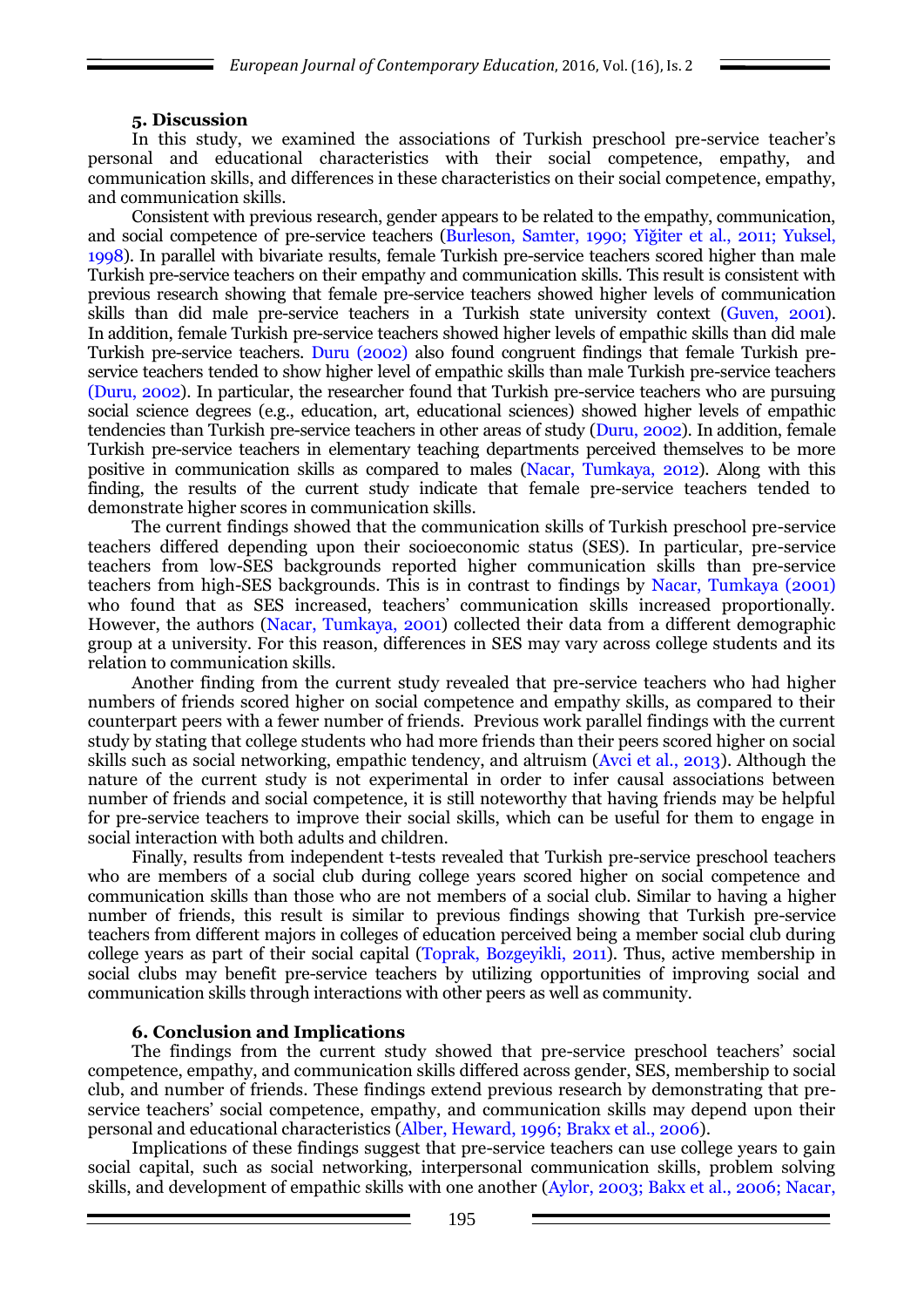Tumkaya, 2011). Although the current sample was Turkish pre-service teachers, findings can be translated to another context such that recognizing what kind of characteristics may play a role in pre-service teachers' social competence, empathy, communication skills can help university administration and policymakers to develop effective programs to foster pre-service teachers' social capital. Indeed, the recognition of personal and educational characteristics of pre-service teachers may be important for university administration and student services to create effective and responsive social development programs for pre-service teachers.

Teachers' emotional support such as warmth, sensitivity, encouragement, and attention to students' concerns helps young children to regulate their behaviors and exhibit prosocial behaviors in classrooms (Merritt et al., 2012). From this perspective, pre-service preschool teachers should develop essential social skills, such as social competence, communication skills, and empathy during their college years so that they can use these skills to provide effective and supportive emotional and instructional classroom environment for children in their classroom.

### **7. Limitations and Future Directions**

There are several limitations in the current study that must be mentioned. First, the study sample was drawn from only one state university in Turkey. Future studies with different university student populations may improve generalizability of these findings.

Second, only self-reports were used in the current study. This may have reduced the independent nature and increase social desirability within data. Future studies should use different types of data collection instruments, such as observations and peer–reports of social skills to have independent data for the study variables.

Third, all data was collected within one semester period. Therefore, we were not able to examine how measured constructs have changed over time. Future studies should focus on the developmental aspects of constructs using a longitudinal approach to better investigate change in the measured constructs over time.

## **8. Acknowledgements**

An earlier version of this article was presented at the Annual Meeting of the Midwestern Educational Research Association, Evanston, IL, USA, November 2013.

## **References**

Alber, Heward, 1996 - *Alber S.R., Heward W.L.* (1996). "GOTCHA!" Twenty-five behavior traps guaranteed to extend your students' academic and social skills. *Intervention in School and Clinic*, 31, 285–289.

Avci et al., 2013 - *Avci D., Aydin D., Ozbasaran F.* (2013). The relation of empathy-altruism and the investigation of altruistic behaviour with regard to some variables of nursing students. *Balikesir Health Sciences Journal*, 2(2), 108-113.

Aylor, 2003 - *Aylor B.* (2003). The impact of sex, gender, and cognitive complexity on the perceived importance of teacher communication skills. *Communication Studies*, 54(4), 496-509. doi:10.1080/10510970309363306

Bakx, 2006 - *Bakx A.A., van der Sanden J.M., Sijtsma K.K., Croon M.A., Vermetten Y.M.*  (2006). The role of students' personality characteristics, self-perceived competence and learning conceptions in the acquisition and development of social communicative competence: A longitudinal study. *Higher Education*, 51(1), 71-104. doi:10.1007/s10734-004-6377-6

Burleson, Samter, 1990 - *Burleson B., Samter W.* (1990). Effects of cognitive complexity on the perceived importance of communication skills in friends. *Communication Research*, 17, 165-182.

Davis, 2003 - *Davis H.A.* (2003). Conceptualizing the role and influence of student-teacher relationships on children's social and cognitive development. *Educational Psychologist*, 38(4), 207-234.

Duru, 2002 - *Duru E.* (2002). Öğretmen adaylarının empatik eğilim düzeylerinin bazı psikososyal değişkenler açısından incelenmesi [Investigation of pre-service teachers' level of empathic tendency by several psychosocial variables]. *Pamukkale Üniversitesi Eğitim Fakültesi Dergisi*, 2(12), 21-34.

Güven, ve Akyüz, 2001 - *Güven, A. ve Akyüz M.Y.,* (2001). Öğretmen adaylarının iletişim ve problem cözme becerilerine ilişkin görüşleri [Pre-service teachers' perceptions about communication and problem solving skills]. *Ege Eğitim Dergisi* [Ege Education Journal], l, 13-22.